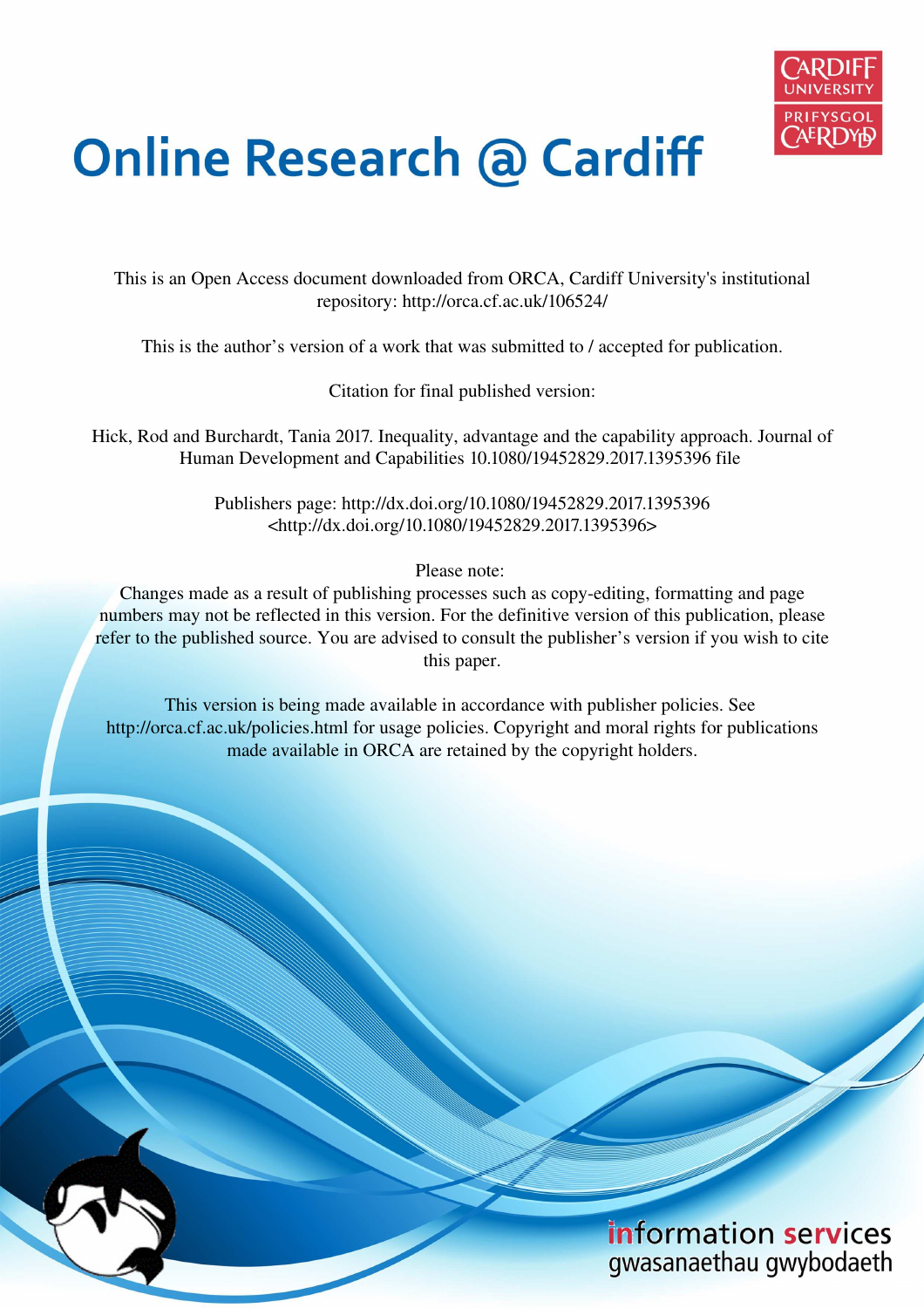# **Inequality, Advantage and the Capability Approach**

**Tania Burchardt and Rod Hick** 

#### **Note**

This paper has been published by the Journal of Human Development and Capabilities. This is a post-peer review, pre-copy-edited version of the paper. The publisher's version of the paper can be accessed here: [http://www.tandfonline.com/doi/full/10.1080/19452829.2017.1395396.](http://www.tandfonline.com/doi/full/10.1080/19452829.2017.1395396)

#### **Abstract**

Inequality has acquired a newfound prominence in academic and political debate. While scholars working with the capability approach (CA) have succeeded in influencing the conceptualisation and measurement of poverty, which is increasingly understood in multidimensional terms, recent scholarship on inequality focusses overwhelmingly on *economic* forms of inequality, and especially on inequalities in income and wealth. In this paper we outline how the conceptual framework of the CA (focusing on ends rather than means, multidimensionality, and recognising the value of freedoms as well as attained functionings) has the potential to enrich the study of distributional inequality through offering a rationale for why inequality matters, exploring the association between different forms of inequality, and providing an analysis of power. But applying the CA in the context of advantage exacerbates some existing challenges to the approach (defining a capability list, and the non-observability of capabilities) and brings some fresh ones (especially insensitivity at the top of the distribution). We recommend a stronger and clearer distinction between concepts and measures. Capability inequality is a more appropriate and potentially revealing conceptual apparatus, but economic resources are likely to remain a crucial metric for understanding distributional inequality for the forseeable future.

#### **Keywords**

Inequality – capability approach – poverty – income – distribution - multidimensional

#### **Introduction**

Distributional inequality – the gap between the rich and poor – is receiving attention in academic and political debate as never before. High-profile contributions by Piketty (2013) and others have been accompanied by pronouncements from the World Bank about the importance of ensuring that 'prosperity' is shared; reducing inequality within and between countries is one of the UN's 17 Sustainable Development Goals. The capability approach (CA) has made significant progress in influencing the conceptualisation and measurement of *poverty*, especially in cross-national settings and concerning the global south, but its reach in terms of discussions about distributional inequality is so far limited.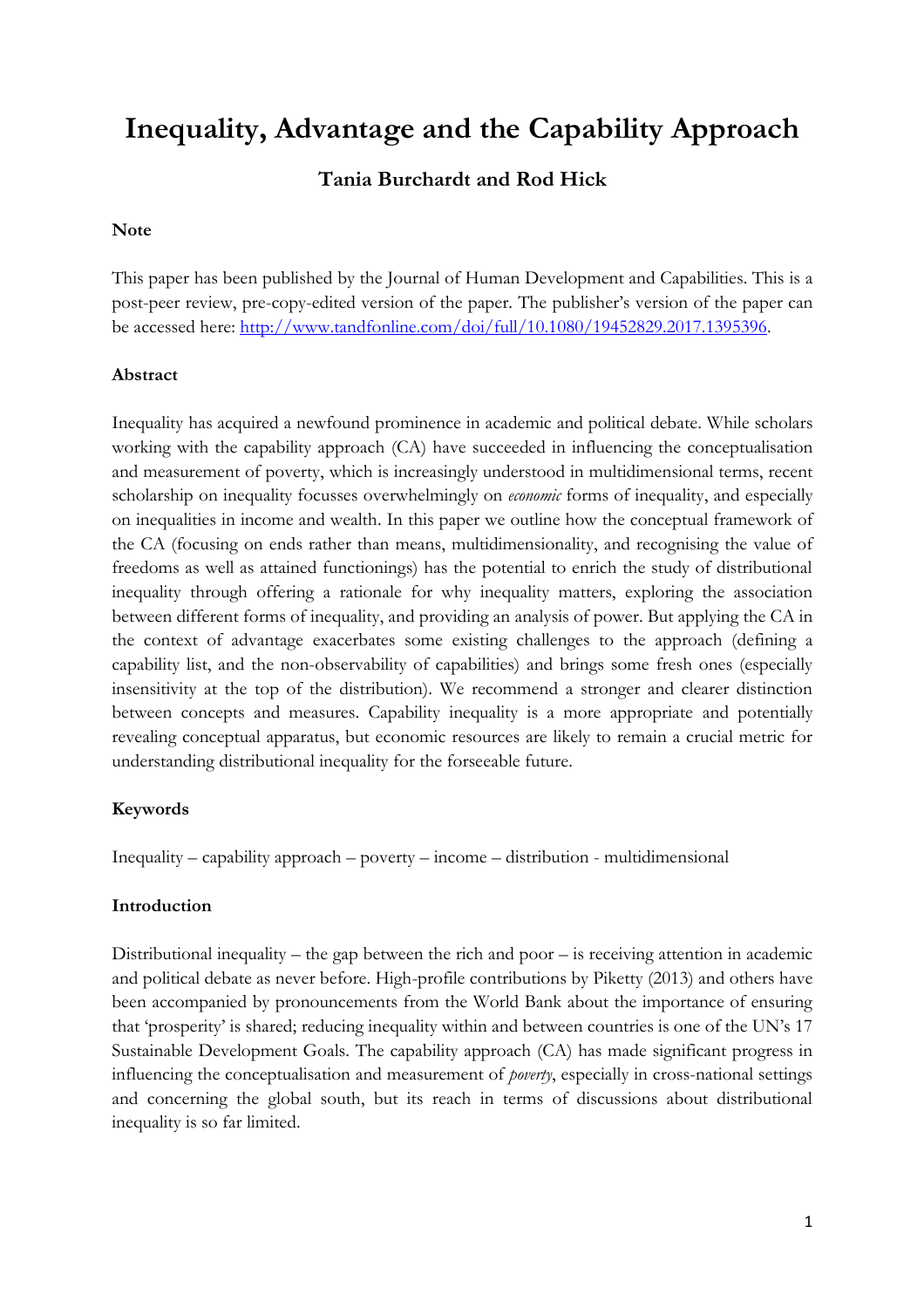In this paper, we seek to explore the conceptual terrain opened up by viewing the debate on distributional inequality through a capability lens, and to point to some issues that must be considered if we are to do so. Through its emphasis on the distinction between means and ends, and its insistence on multidimensionality, the CA has broadened the focus of poverty research from monetary resources to multiple dimensions of deprivation. In contrast, the majority of the work on distributional inequality has used metrics of income and wealth, interpreting them in most cases uncritically as markers of advantage and disadvantage. Moreover, the value of freedoms, in addition to actual attainments – another key feature of the CA – is largely missing from analysis of inequality. However, extending the scope of the CA to embrace distributional inequality gives rise to some tricky issues, especially in terms of operationalisation and measurement.

This paper therefore addresses two challenges. The first is to examine what a capability-inspired study of inequality might look like and what – if anything – the approach can contribute, conceptually speaking, to the study of distributional inequality. The second is to explore whether shifting our focus from a more traditional concern with poverty or capability deprivation to one of inequality raises new issues for the capability approach, or casts a new light on some more familiar debates within the capability literature.

Our argument consists of three central claims. First, there has been substantial progress made in the field of inequality over the past decade, but that this progress has not depended to any great extent on insights from the capability approach. Second, that a capability lens can potentially add value to this field by opening up a wider range of reasons for concern about inequality, by expanding the forms of inequality under consideration, and offering the basis for an analysis of power that goes beyond purely economic means. And third, that the study of inequality raises new challenges and issues for the capability approach: that the study of advantage adds still-more complexity to an already complex framework, and may mean that a shift away from income and wealth as *measures* of inequality, may be neither feasible nor desirable.

We should note, however, that the paper does not seek to address two further, related questions, each of which is important in its own right. The first is the full normative justification for concern with inequality, however conceived. We do not attempt to provide a comprehensive theory of justice based on the capability approach, specifying which types of inequality are and are not legitimate. Rather, we argue for the more modest claim that the capability perspective expands the potential grounds for concern with distributional inequality on which a comprehensive theory could draw. The second question we do not attempt to answer is what measurement indices are best for the job. Considerable progress has already been made on these technical aspects (see for example Krishnakumar, 2014; Aaberge and Brandolini, 2015). As regards measurement, our focus is primarily on the types of variables that might be used in measurement (eg whether resources or capabilities; and the specific dimensions) rather than the particular measurement index used to summarise these, though we recognise that both are fundamental components of the practice of inequality measurement.

The remainder of the paper consists of five sections. The next section clarifies and defines different kinds of poverty and inequality analysis, and gives examples of where recent literature on inequality fits into this classification. We then outline a capability perspective on distributional inequality,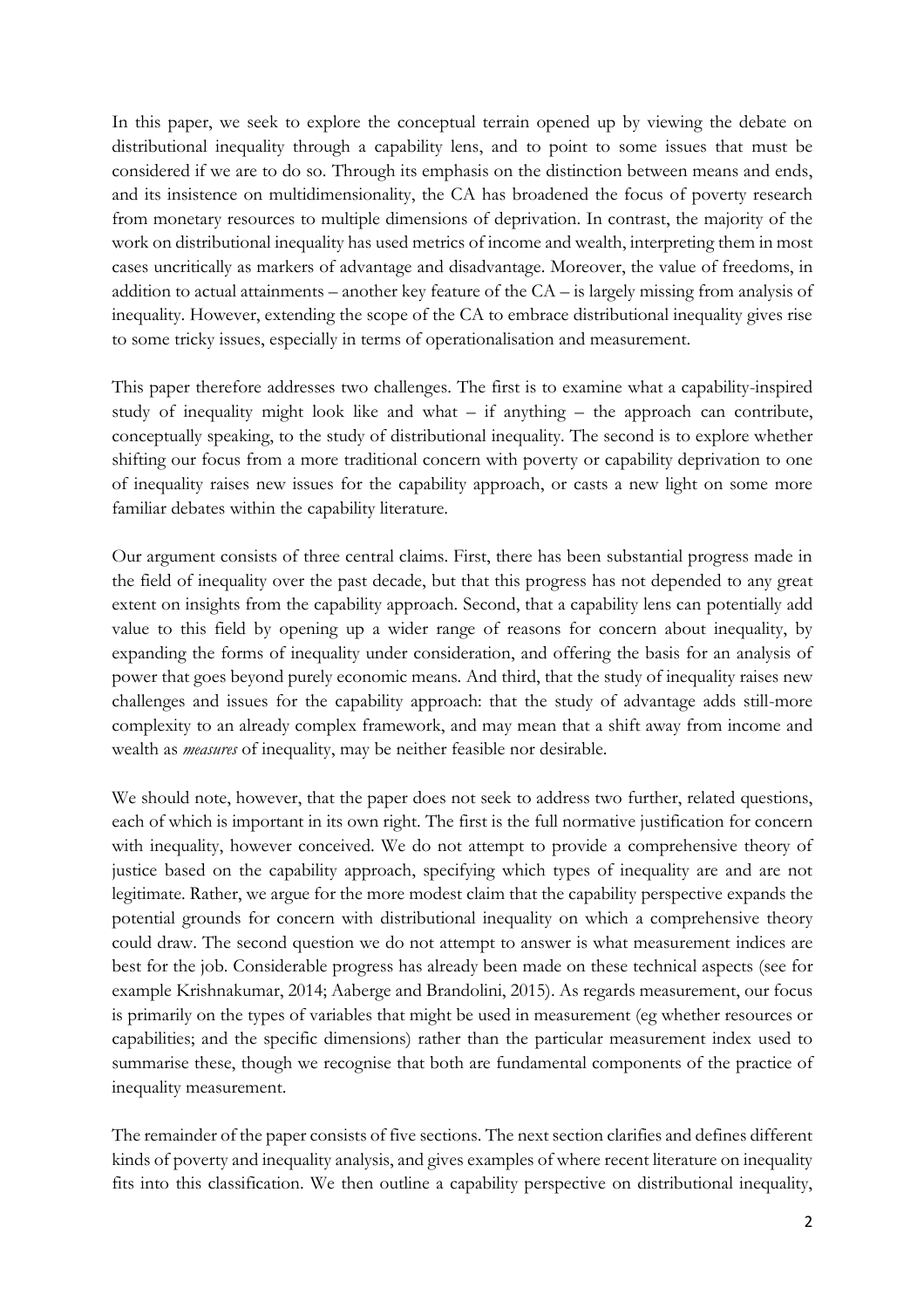which serves to highlight the contribution that a focus on people's capabilities can make to this field. The penultimate section identifies three issues that the focus on inequality raises for the capability approach, while the conclusion argues that a clearer distinction between concepts and measures would help to ensure that the benefits of the distinctive contribution of the CA to understanding inequality can be reaped without harvesting at the same time a new crop of operational problems.

#### **Metrics, thresholds and distributions**

All sorts of analysis can be found under the banner of 'inequality': Gini coefficients of the income distribution, differences in the proportion of boys and girls accessing basic education, and so forth. In order to provide clarity for the subsequent discussion in which our focus is specifically on inequality rather than poverty, and on multidimensional and vertical inequality rather than any other varieties, we set out in Figure 1 a decision tree for identifying types of analysis. The set of boxes on the right of the figure give examples of the output that could be generated by taking different routes through the tree.

The first step (A), familiar to capability theorists, is to choose a metric: economic resources, functionings, or capabilities. The second step (B) is to decide whether the focus will be on poverty – that is, assessing whether people fall below a threshold of some kind – or on inequality – that is, considering the whole distribution. Poverty thresholds are defined in a wide range of ways, but even those that are defined in *relative* terms (eg 60% of median income) give rise to measures of poverty rather than of inequality, because the focus is on people below that threshold, rather than on the shape of the distribution or the gap between the rich and poor. Inequality measures are many and various, including the Gini index, 90:10 ratio, and comparison of central tendencies (averages), but what they have in common is an attempt to provide information about the range of values observed in the population. The third and final step (C) distinguishes horizontal (between group) from vertical (within group) comparisons, noting that for 'within group' comparisons the group may be defined as the whole population. This step is often conflated with step B but is in fact distinct. For example, using an income metric, an analysis of vertical inequality (B2 C2) would yield information about the overall shape of the distribution, horizontal inequality would compare the position of different groups of the population (ethnic groups, for example) in the income distribution (B2 C1), horizonal poverty analysis would compare the poverty rates of different ethnic groups (B1 C1), while vertical poverty analysis would give overall poverty (B1 C2). In particular, horizontal poverty analysis, the comparison of poverty risks across groups, is often described as analysis of gender/ethnic/other 'inequality' but since the focus remains on assessing the extent to which different groups are below a given threshold, it is clearer to retain the term 'poverty' for this type of application.

Recent scholarship on inequality has focussed primarily on economic resources as the metric of inequality (A1 B2) (most notably Piketty, 2013), whether within-country or globally between countries (Milanovic, 2011; Bourguignon, 2015). There has been considerable attention to the share of income accrued by the richest 1% of the income distribution, where increases in inequality have been particularly concentrated (eg Atkinson, 2015; Jenkins, 2016). Other studies have examined the consequences of wide economic inequalities for individuals, societies and for the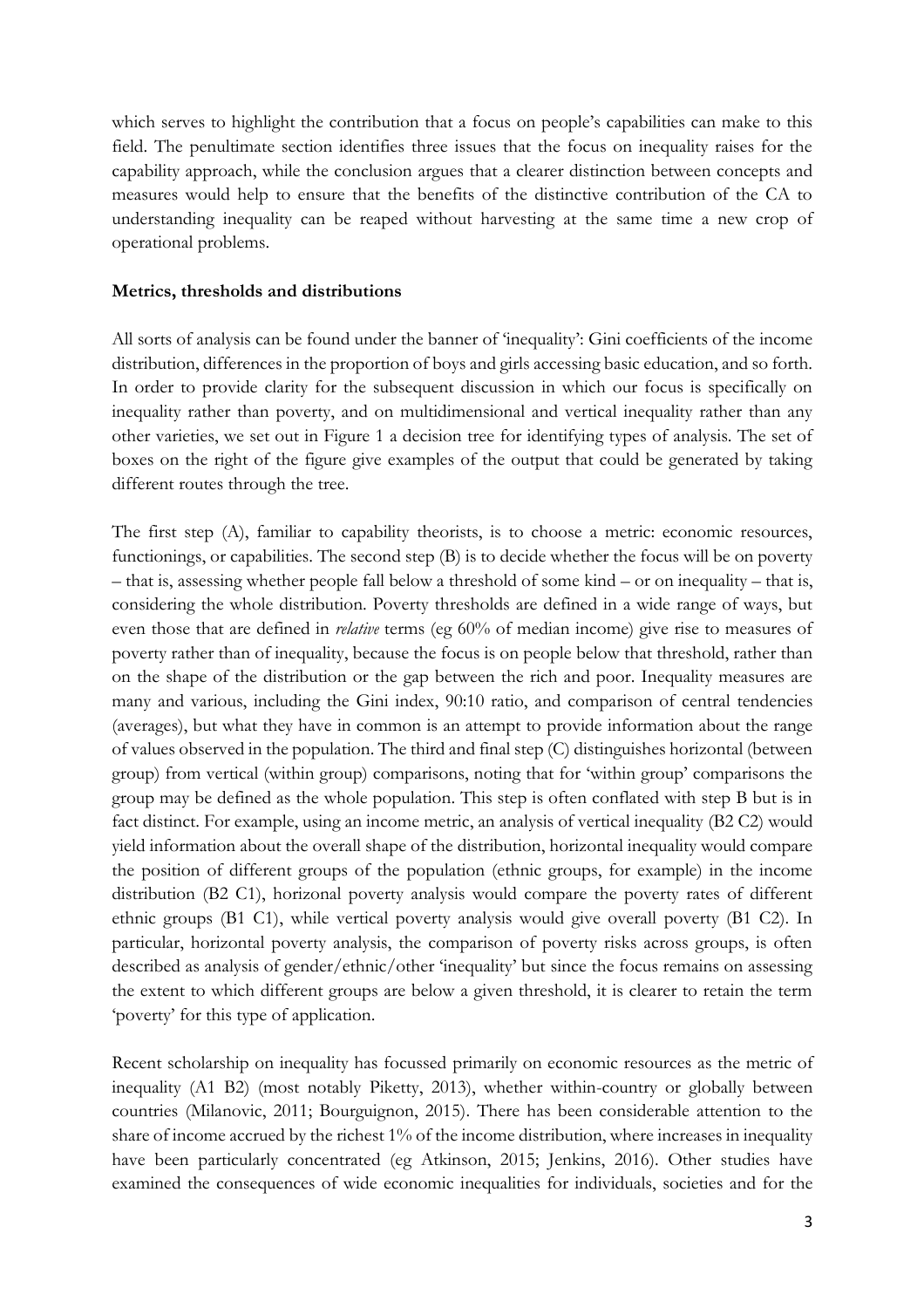environment (Stiglitz, 2013; Wilkinson and Pickett, 2009; Davison, 2016), although the extent of causal links is contested (eg Rowlingson, 2011; Salverda et al, 2014). This body of research is multidimensional in terms of the outcomes considered, but the metric of inequality remains firmly economic resources (A1).

Other strands of research focus on health inequalities (eg Marmot, 2005) and educational inequalities (eg Ferreira & Gignoux, 2014) but in the majority of cases these are concerned with how health and educational outcomes vary by household income or some other proxy for economic resources. Analysis of the distribution of health or educational attainments per se – the gap between the most and the least healthy, the most and the least educated for example – is uncommon, but this would be required to shift the classification to an analysis of functionings or capability inequality (A2 or A3).

Meanwhile, within the capability literature, although Sen's early essay on the capability approach was entitled 'Equality of what?', not 'Poverty of what?', much of what has followed has focused on the extent to which people are able to enjoy basic capabilities – a poverty concept – rather than on inequality itself (A3 B1 rather than A3 B2). Nussbaum's central human capabilities are understood to be minimum standards that should be guaranteed to all. The Multidimensional Poverty Index, as the name suggests, counts people who fall below the relevant thresholds (A2 B1). The Human Development Index (HDI) captures achievement across the full range, but is presented on the basis of country-averages, though the annual Human Development Reports also feature information about the distribution of health, life expectancy and income in their inequalityadjusted HDI measure (e.g. UNDP, 2015: 66-68) (A2 B2). Empirical work using the capability approach more generally has extensively examined the prevalence of capability poverty, often multidimensionally (Chiappero Martinetti and Roche, 2009) (A2 B1); documented the lack of overlap with income poverty (Hick, 2016b); and investigated differences in the incidence of capability poverty between men and women, between ethnic groups, between regions and between countries (Robeyns, 2003, Alkire and Santos, 2014, Wang et al, 2015) (A2 B1 C1).

The inequality literature offers a rich analysis of the stretch and spread of income and wealth distributions, especially at the top end, and examines some of the consequences, but rarely offers analysis of inequality in other dimensions in their own right. The capability literature, both conceptual and empirical, offers a rich analysis of multi-dimensional poverty, but rarely offers analysis of inequality itself (the inequality-adjusted HDI is one exception). We do not learn very much about the magnitude of the gaps between the capability-rich and the capability-poor, and even less about the top end of achievement, or capability advantage, or about how advantages across multiple dimensions are concentrated amongst a privileged elite. So there appears to be a gap – in principle. The next section turns its attention to what fillling this gap would actually entail.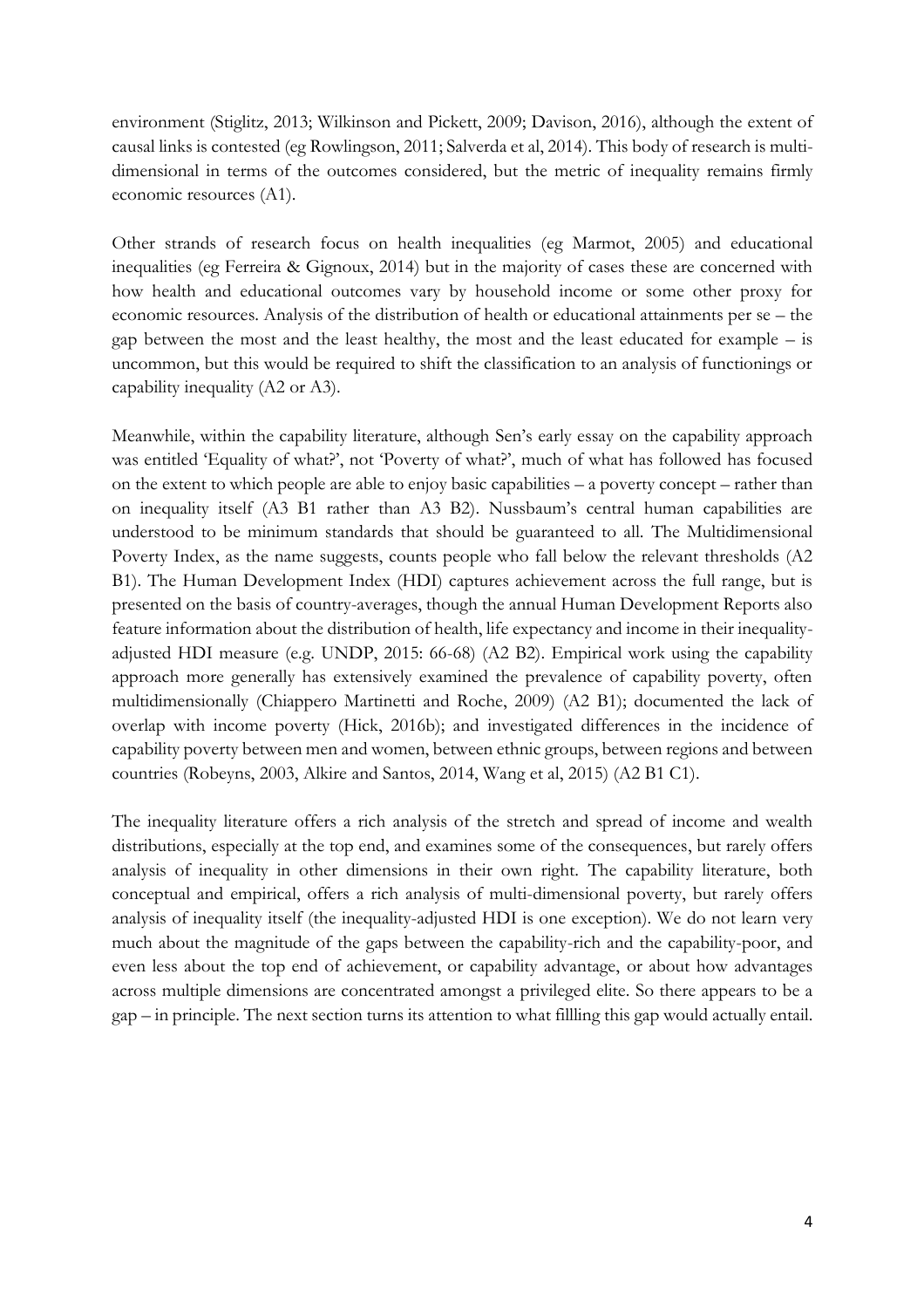

5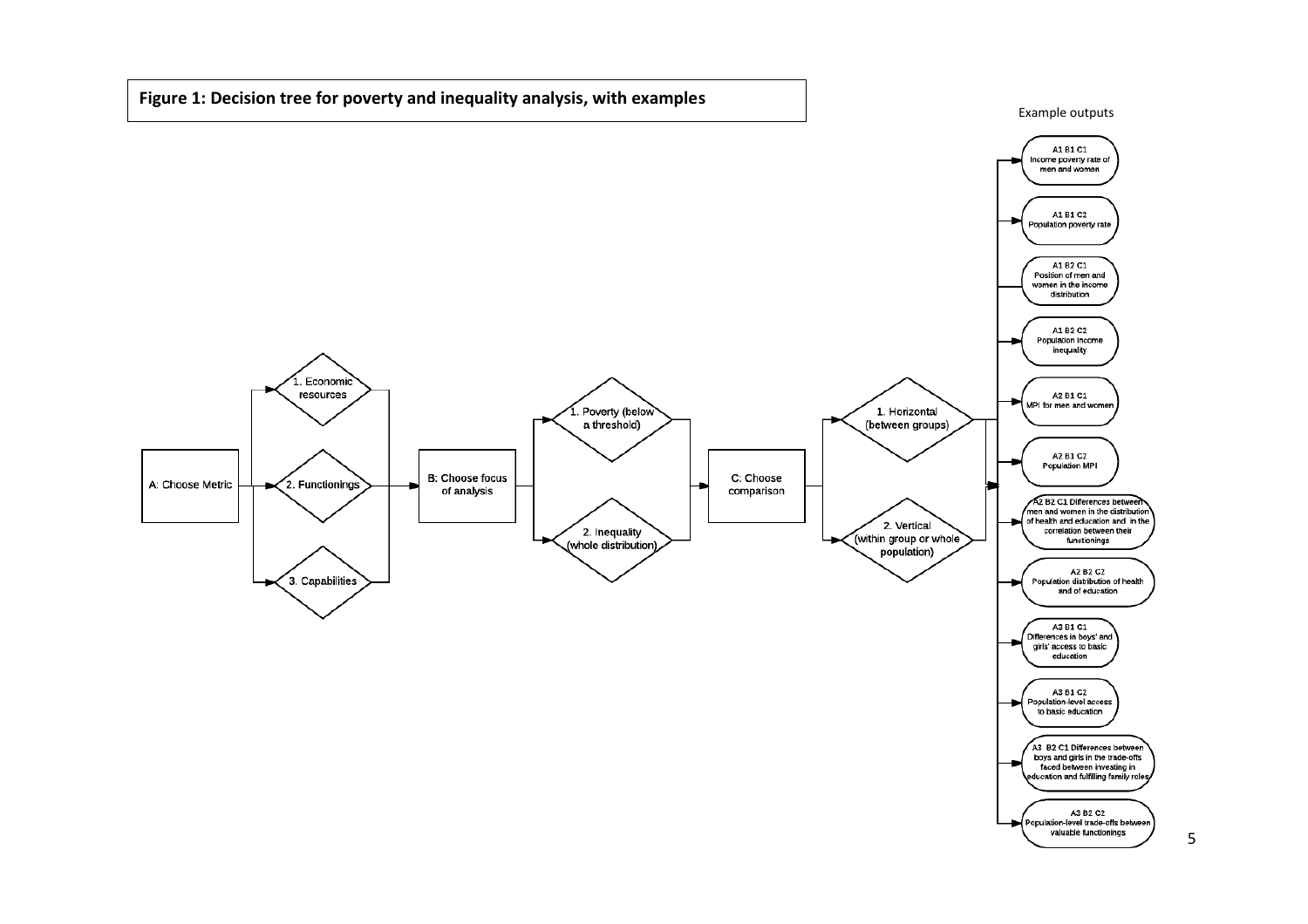### **A capability perspective on distributional inequality**

A focus on ends not means, multidimensionality, and recognition of the value of freedom over and above achieved beings and doings are three distinctive, though by no means unique, features of the CA (Robeyns, 2016). In this section, we argue that each of these features has the potential to make the conceptualisation of inequality in capability space worthwhile.

#### Ends not means

One central motivation for the CA is that resources or 'means' like income and wealth are an imperfect proxy for valuable ends, and that we do better to concentrate our analysis directly on the beings and doings that people value and have reason to value. If this argument holds for analysis of poverty and deprivation, surely it holds for inequality too.

This simple observation has some appeal but let us begin with some counter-arguments. Firstly, someone might object that while it makes sense to consider whether people do or don't have a basic set of capabilities, capabilities themselves do not have a distribution. Either you are literate or you are not; either you participate in elections or you do not: these capabilities do not have a distribution from less to more.

However this is too narrow a view of capabilities. Capabilities are not only basic or central capabilities – there are non-basic ones as well, and a broader definition of a given capability will facilitate distributional analysis. For example, if we focus not on just on 'literacy', which embodies within it the idea of a (low) threshold, but on the capability of learning, we can draw constrasts between different distributions. In Ancient Greece, the spectrum of learning ran from illiterate slaves to philosopher-scholars: the magnitude of the gap between high and low achievement was large. In contrast, in modern-day Sweden, with free universal early years provision through to college education, and extra resources for children with special needs, the gap between high and low achievement is comparatively small. These examples are chosen to illustrate the contrast, but comparisons between contemporary societies, even those within a given region of the world, could also be instructive.

Moreover, examining the whole distribution of a capability such as learning will reveal different information than that provided by a focus on functioning-poverty. Some societies may do well in ensuring that few fall below a minimum standard, but allow very wide inequalities to open up above that level. Other societies may have high rates of learning-poverty but relatively low levels of inequality. In other words, the *shape* of the distribution will vary between countries, as well as the overall stretch from top to bottom. This observation in turn generates research questions around what contextual and policy factors affect the shape of the distribution, and who is situated where in the distribution (horizontal inequalities).

A second objection might be that when we move away from basic or central capabilities, we open up the possibility of 'bad' capabilities. The basic capability of being able to vote in elections could be considered part of the broader capability of 'political participation', at the top end of which we might include setting the terms of the debate through control of mass media outlets or exercising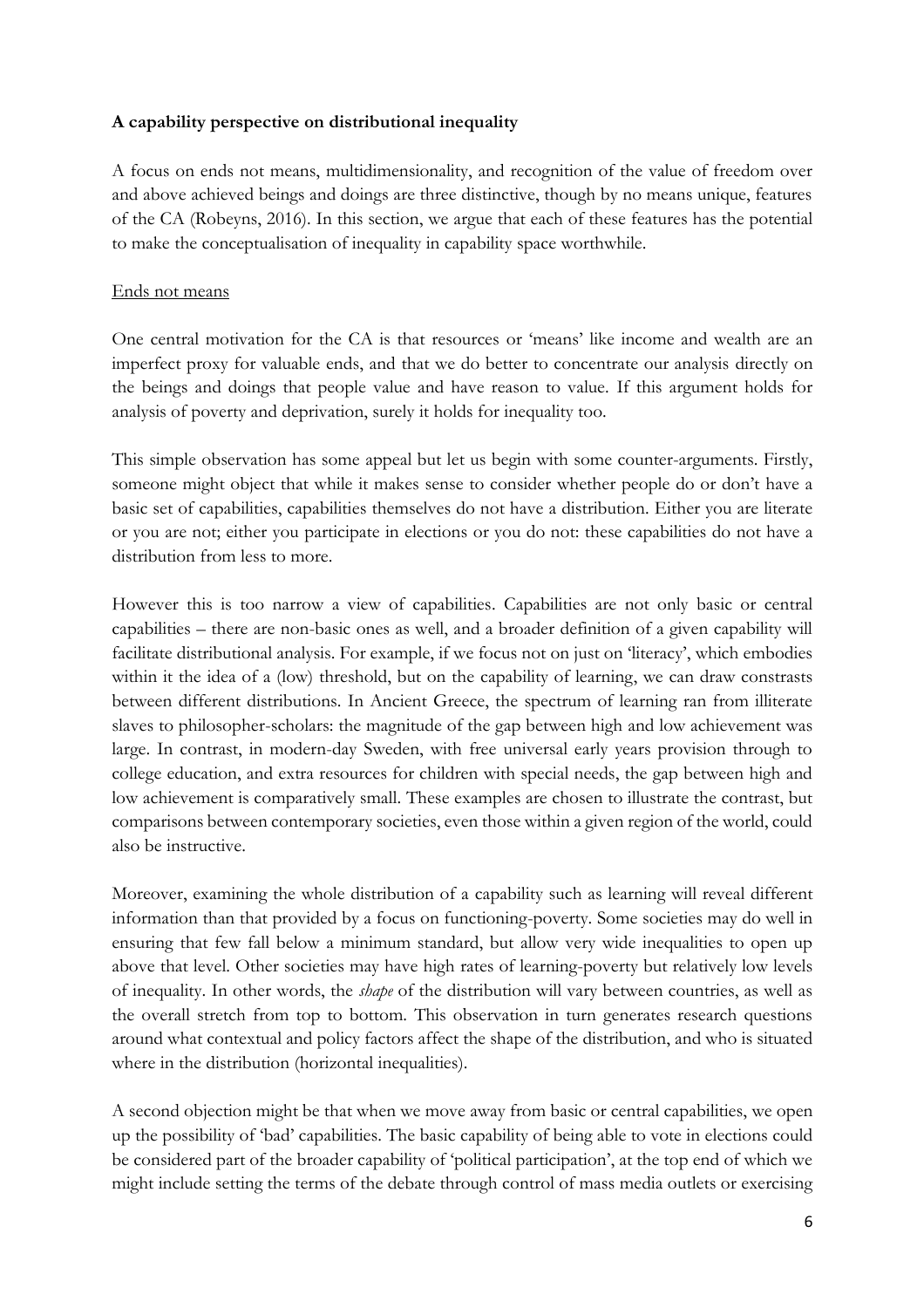one's powers as a member of a ruling elite. Capabilities at this level arguably harm others: can they properly be considered capabilities? If capabilities are defined as real or substantive freedoms, it can be argued following Kant (Scruton, 2001) that the capability concept excludes harmful capabilities by definition: violence and exploitation may be powers or abilities but they are not real freedoms. Valuing and promoting real freedom cannot include valuing capabilities that harm other people.

Sen acknowledges Kantian moral philosophy as one of the foundations of the capability approach (Sen, 2009), but he rejects the notion that capabilities are by definition good capabilities, or only those that are not harmful to others. The idea of capability, "does not go with any kind of belief that all capabilities must been seen to be valuable and to be cherished, rather than, in many cases, resisted and restrained" (Sen, 2012, p.xiii). Robeyns (2016) concurs, and delineates two distinct steps: in the first place, the identification of the evaluative space (capabilities), and in the second, the selection of the capabilities that will be the focus of the evaluation. The first step does not imply any judgement about whether the contents of the space is good or bad, it simply defines the space as containing the relevant type of 'objects' for the evaluation. The second step implies that positive or negative value is attributed to the selected capabilities. In capability analysis of poverty and disadvantage, it is appropriate to select capabilities that people 'value and have reason to value'. In capability analysis of inequality and advantage, it may be necessary to add capabilities that people do not have reason to value (in the Kantian sense), but which are relevant to understanding the nature of advantage.

A third possible objection to changing the focus of inequality analysis from resources to capabilities is that while there may be sound philosophical grounds for concern about income and wealth inequality, no such case has been established in relation to capability inequality. Indeed Sen (2009) has gone to some lengths to assert that it is not his aim to offer a complete theory of justice. Hence it is perfectly reasonable that inequality analysis should focus on income and wealth, in which, for example, Rawlsian liberal egalitarians have a clear interest, and not on capabilities.

But there are two reasons to believe that capability inequality analysis could be useful, even without such a comprehensive theory in place. The first is that capability inequalities in dimensions like health, education and self-respect may have instrumental significance for capability *poverty*. A parallel argument has become widely accepted in the economic inequality literature: wide income inequalities make poverty reduction more difficult (White and Anderson, 2001). So even if one does not care about inequality itself, one may need to identify and reduce (capability) inequalities to expedite progress in relation to (capability) poverty.

The second reason brings us back to the simple observation with which this sub-section began. Capabilities are preferred to resources as a metric of well-being because resources are converted at different rates into valuable capabilities according to a person's characteristics and circumstances (their conversion factors). There is no reason to believe that variation between people in the rate of conversion of income and wealth into valuable ends applies only at the bottom of the distribution. Hence if conversion factors are a key part motivation for moving from material resources to multiple dimensions in assessing well-being, they are also likely to apply in assessing inequality. Assessments of inequality that fail to take account of them may mis-identify the best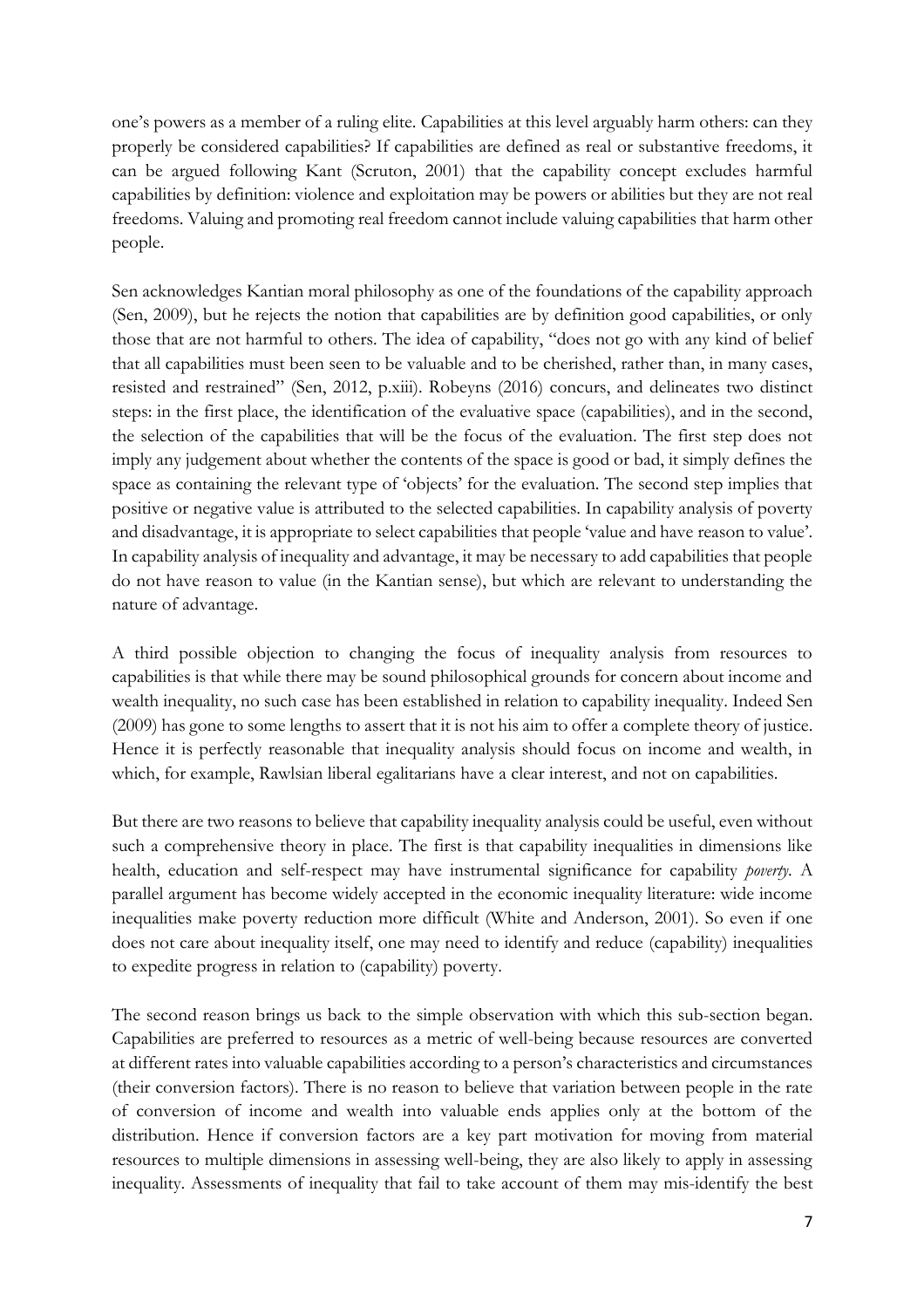and worst off, and the positions in between. This is recognised by Robeyns' (2017) 'power of material resources' formulation, which she proposes as the basis for defining a 'riches line', above which people are deemed to have 'too much'.

Thus we can argue that there are both instrumental and intrinsic reasons to expand inequalities analysis from means to ends. Doing so broadens our horizons to include types of inequality that otherwise remain hidden, and opens up the potential for new arguments about the normative significance of inequality.

#### Multidimensionality

One consequence of the shift in focus from means to ends is multidimensionality: money provides general-purpose means, and can therefore be employed as a one-dimensional metric, whilst 'ends' are varied and incommensurable. When we turn our attention from poverty to inequality, the multidimensionality of capability space has the potential to reveal important aspects of inequality that are missed by an exclusive focus on a money metric.

In the first place, whilst measuring inequality with a money metric enables one to say that some people have more and some people have less, measuring inequality in multidimensional space allows the possibility to observe that some people can achieve different types of beings and doings from others – a difference in kind not just of degree. There are some functionings that are wholly unavailable to disadvantaged people, and which *by that very fact* form an important part of understanding inequality in functionings and capabilities. For example, the functioning of 'influencing public opinion' is not available to the vast majority of ordinary people. They may be able to cast their vote, engage in debate with their neighbours and associates, or even participate in social media, but their influence on aggregate public opinion is typically minimal. By contrast, politicians, celebrities, journalists, and especially mass media owners, enjoy significant influence as individuals over public opinion. Moreover, the degree to which high levels of this functioning are concentrated in the hands of a few, or distributed across a broader section of society, varies substantially across places and periods. This seems an important part of the overall picture of inequality, and one that we would miss if we focussed exclusively on incomes.

Another aspect of the multidimensionality that the CA brings to the study of inequality is the ability to examine correlation between levels of achievements across functionings, or correlation between capabilities. Returning to our example of the functioning of 'learning', and adding now the functioning of 'health', we can envisage one society in which low education and poor health are strongly correlated and high education and excellent health are likewise strongly correlated, and another society in which, despite a strong correlation at the bottom of both distributions, higher levels of education are not strongly predictive of particularly good health. To express it another way, we might be interested in whether there is a concentration of *advantages* across functionings, as well as the more familiar analysis of a concentration of disadvantages. Wolff and de-Shallit (2007) discuss the idea of fertile functionings – a virtuous circle in which improvement in one functioning leads to an improvement in another – and the opposite: corrosive disadvantage. The extent to which such concentrations exist are likely to influence our understanding of inequality between countries and within countries over time.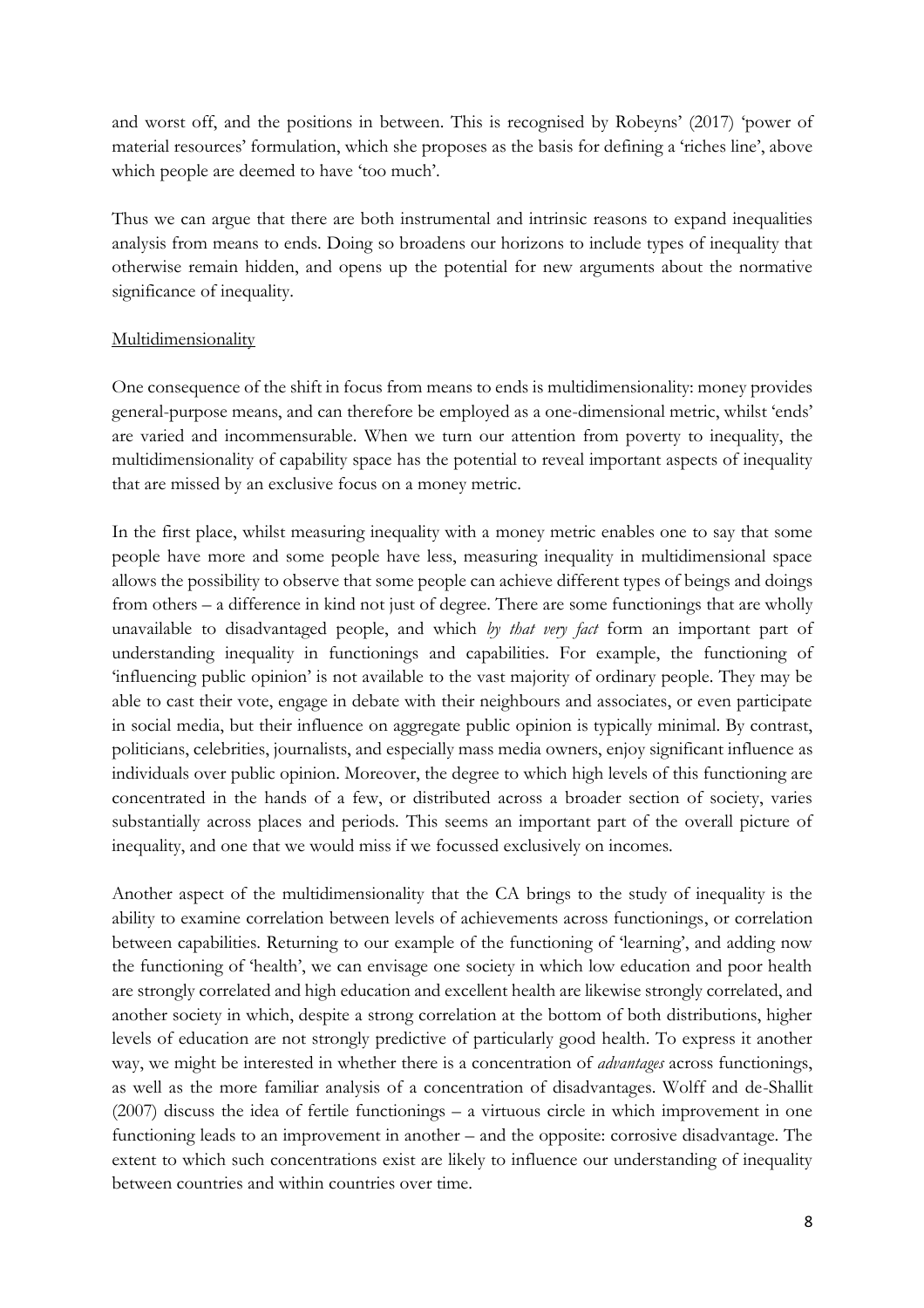So conceiving of inequality multidimensionally has the potential to add to economic inequality in two significant ways: firstly, by revealing inequalites in kind – the different functionings and capabilities available to the well-off - as well as inequalities of degree; and secondly, by enabling us to understand concentrations of advantage (and disadvantage) across dimensions as an aspect of inequality.

#### Freedoms

A distinctive feature of 'capability' is that it embodies the concept of freedom. How much more real freedom do the most advantaged have than the least advantaged? Setting aside for the time being the philosophical and technical challenges in assessing 'real freedom' (Jones and Sugden, 1982; van Hees and Wissenberg, 1999; Bavetta, 2004), one can see that the concept of capability inequality corresponds to an important intuition about the nature of inequality in the world as we know it. The advantage held by global and national elites resides not only in their vast fortunes, but also in the freedom they enjoy in other domains – in political influence, in geographical mobility, their room for legal manoeuvre, in security and in access to knowledge and information. Crucially, they do not necessarily need to actualise these freedoms in order to secure advantage – the *capability* is often sufficient. And once again, although multi-dimensional advantage is in most cases associated with high levels of income and wealth, the strength of this association is not constant, so new insights are potentially generated by broadening the scope to include other dimensions.

As noted above, extending the range of analysis from poverty and disadvantage, to inequality and advantage, brings into scope capabilities that harm other people. Indeed, several aspects of advantage, especially at the extreme, are manifested by the ability (if not the actuality) of exercising power over others. For example, the exploitation of other people's labour, and of natural resources and the environment, the manipulation of political and legal systems, and the ability to threaten or carry out physical violence are all means by which advantage can be secured. Indeed Mosse (2010) argues that it is as a result of these mechanisms that poverty persists and McFarlane (2014) illustrates this with the example of India's failure to provide access to clean and safe sanitation for disadvantaged groups – people from the dalit caste, women, dwellers in informal settlements, showing how this is the result of cultural, economic and political processes through which the more privileged protect and re-inforce their position. Dean (2009) criticises the capability approach for failing to recognise such power relationships. An account of distributional inequality in capability space will go some way towards addressing this gap.

Freedom is an important aspect of advantage, and therefore of distributional inequality, and this is better captured by the capability concept than income and wealth alone. Developing an account along these lines could help to address the absence in the CA of a satisfactory analysis of power.

#### **Summary**

The focus of the CA on ends rather than means, its multidimensionality, and its explicit recognition of the value of freedom, produces new conceptual terrain and new avenues to explore empirically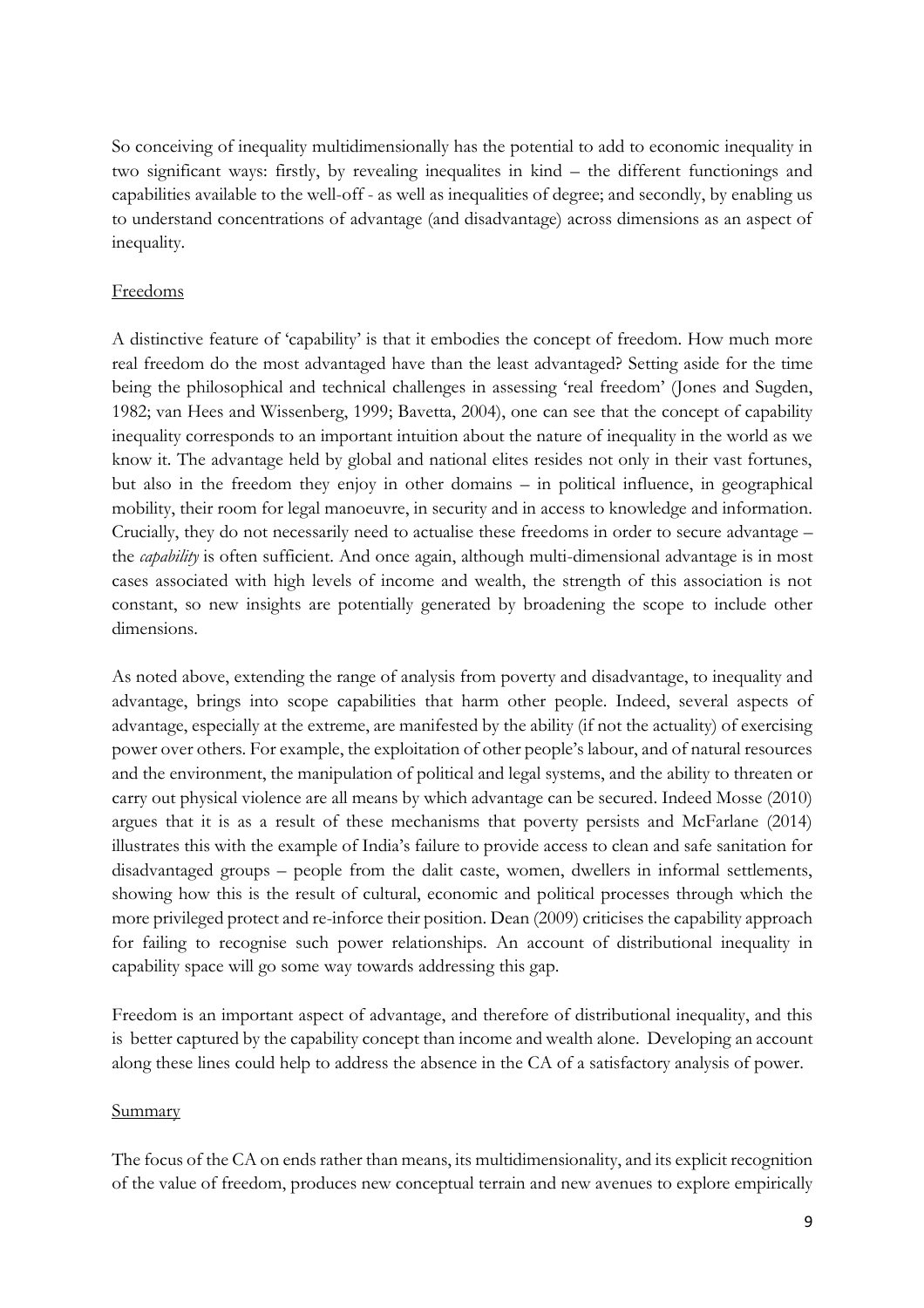in the study of distributional inequality. We can investigate the degree of 'stretch' in common functionings such as learning and health, and the shape of their distributions. We can identify additional functionings that are associated with advantage and unavailable to most, such as influencing public opinion, or the pursuit of ambitious agency goals. We can explore concentrations of high-level functioning as well as concentrations of disadvantage. And we can think about advantage as freedom from trade-offs between valuable ends, as well as incorporating capabilities that are harmful to others and thus extending the analysis of power in the CA.

#### **Issues for the capability approach arising from the focus on inequality**

The same features of the CA that open up new ways of thinking about inequality and advantage also bring challenges in their train. We discuss three in this section. These are: (1) the added complexity of the capability approach in investigating advantage – specifically the lack of a basis for agreeing a suitable capability list (which arises from multidimensionality), and the nonobservability of capabilities (which arises from the freedom-focus); (2) whether income and wealth should have any role in capability-inspired studies of inequality; and (3) the challenge posed by forms of advantage that can be difficult to understand without reference to resources. These last two issues return us to the question of whether analysis should, after all, focus on means or ends.

#### Issue 1: The added complexity of the capability approach in contexts of advantage

That the capability approach is more *complex* than unidimensional, resource-centric analysis is wellrecognised (e.g. Wolff and de-Shalit, 2007), owing to challenges around identifying valued dimensions, working with a multidimensional analytic framework, and so forth. However, there are at least two ways in which context of *advantage* accentuates widely-recognised challenges in terms of the complexity of applying the capability approach.

The first arises from the selection of dimensions (the capability 'list'), which is recognised as being of the central issues for those working with the approach (Hick and Burchardt, 2016). It has been previously observed that, in the context of *disadvantage*, various 'lists' of valued dimensions often have a common core (Alkire, 2010). Though there may be competing explanations for why such commonality emerges, we have suggested that one plausible explanation is that people have needs, which leads quite diverse studies in different geographical contexts to identify similar valued human ends (but which does not preclude particular studies including dimensions that others do not, and does not mean that the division of 'concerns' into dimensions will always be the same) (Burchardt and Hick, 2016).

Nonetheless, if our aim is to identify those functionings that only advantaged people can achieve (or, at least, to include these in our analysis), then the list may become very long and heterogeneous indeed. In looking at achievement at the top, we no longer have "basic" dimensions to hang on to, and this inability to retreat to basic dimensions means that the complexity involved in a capability analysis of inequality would be considerably greater than an account where the focus is on *disadvantage*. There have been attempts to measure advantage directly using standard of living measures, rather than indirect income-based proxies (Ringen, 1988). For example, in *Relative Deprivation and Social Justice*, Runciman (1966) included not only a set of deprivation items in his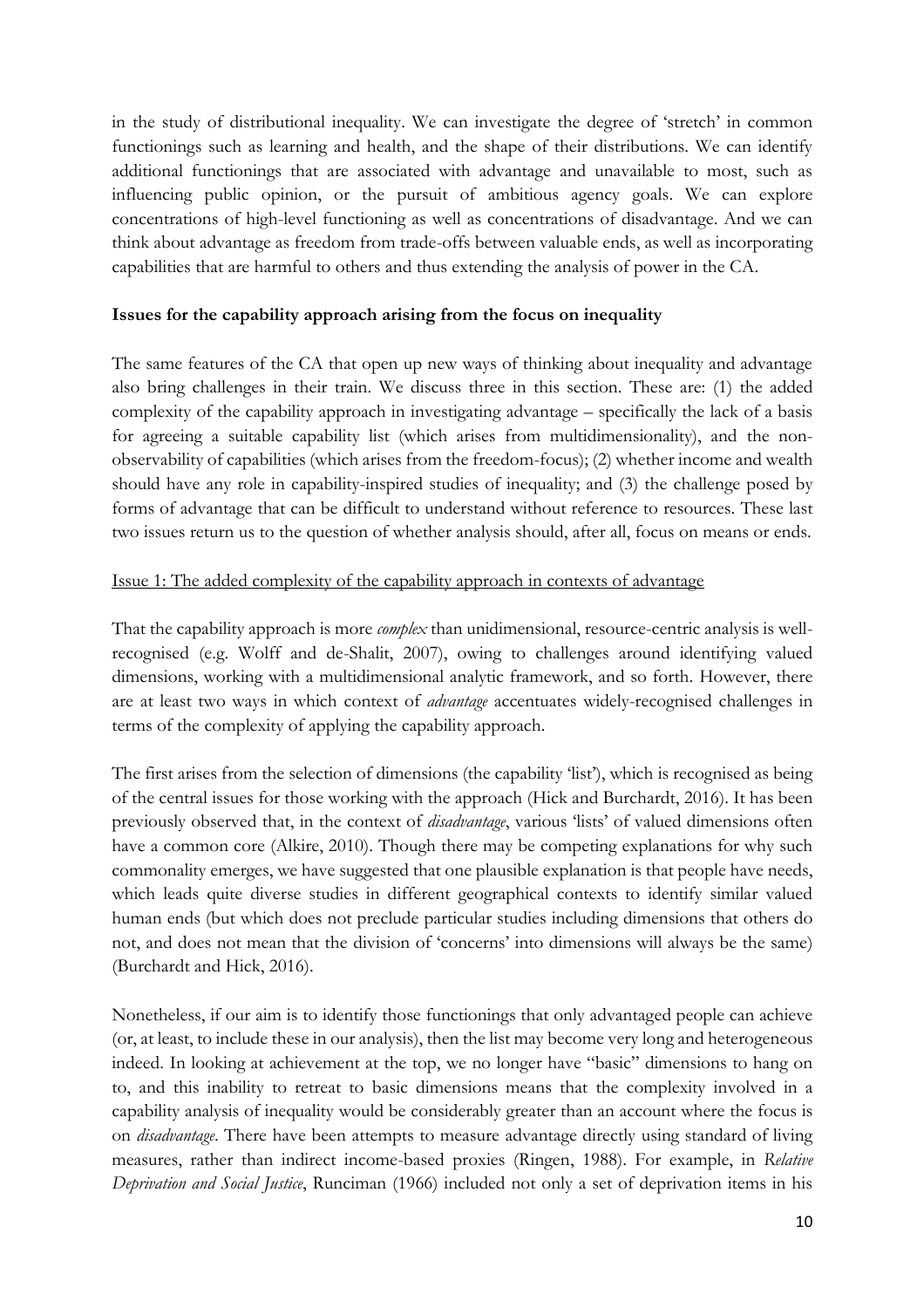survey, but also a second set of items where 'it was thought might be more naturally regarded as a prerogative of non-manual households' (1966: 246). These asked respondents whether they had 'a house you own'; 'a fur coat for your wife', 'foreign holiday travel', 'spare bedrooms for visitors', 'first-class travel on trains'; and 'private education for children' (1966: 359). But to truly measure advantage directly in a way that would compete with the income-centric approach would require capturing the conspicuous consumption of the super-rich – that is, their 'consumption of luxuries' (Veblen, 1994 [1899]: 45), and this is likely to prove rather more difficult.

The second way in which a context of advantage adds to the complexity of the capability approach is because it makes the problem of the non-observable nature of people's capabilities more significant. As Burchardt and Hick (2016) argue, the response of many authors working with the capability approach to the non-observable nature of people's capabilities is, at an empirical level, to analyse their functionings, which are observable, and then use this information to draw inferences about their capabilities. For 'basic' capabilities or dimensions that are considered to be constitutive of human need, such inferences may seem plausible – when a person is homeless, one may assume that, in the vast majority of cases, that they do not have the ability be well-housed (or at least not without violating something else of fundamental importance, such as their physical safety or mental well-being).

However, when it comes to the context of *advantage* – it is less clear that the absence of a particular functioning reflects a lack of capability. An analysis of 23 studies of the propensity of lottery winners to remain in employment found that between 61% and 93% of winners continued to work after winning the lottery (Paulsen, 2008). But we cannot assume, on this basis, that they did not have the ability to work less or give up work entirely, to become members of Veblen's 'leisure class'. Does the fact that a millionaire has not sought to influence the political process through corrupt donations mean that they could not do so if they desired? The point here is that, as we move away from 'basic' achievements, the relationship between capabilities and functionings is likely to be governed to a greater extent by the preferences of the individual. Thus, the freedom focus which, we argue, can be one of the distinctive contributions of the approach in understanding advantage may also increase the burden of operationalising of the approach.

The essential question that these examples raise is how much complexity one needs to engage with in the study of inequality. Given the heterogeneity of non-basic capabilities, does it make sense to make the shift from income and wealth to functionings and capabilities in this context? Is the added "realism" trumped by the complexity introduced (i.e. the trade-off framed by Wolff and de Shalit, 2007)? We do not propose a once-and-for-all answer here, but we do believe that a focus on advantage, as opposed to the more traditional focus on disadvantage, alters the nature of this trade-off.

#### Issue 2: The role of income and wealth in a capability-inspired study of advantage and disadvantage

A second issue relates to the role, if any, that income and wealth should play in a capability-inspired study of inequality. At first glance, this may seem surprising: if one does not make the shift from resources to capabilities and functionings, then how can one seriously claim that a study is inspired by the capability approach at all? The means-ends distinction is argued by Robeyns (2016) to be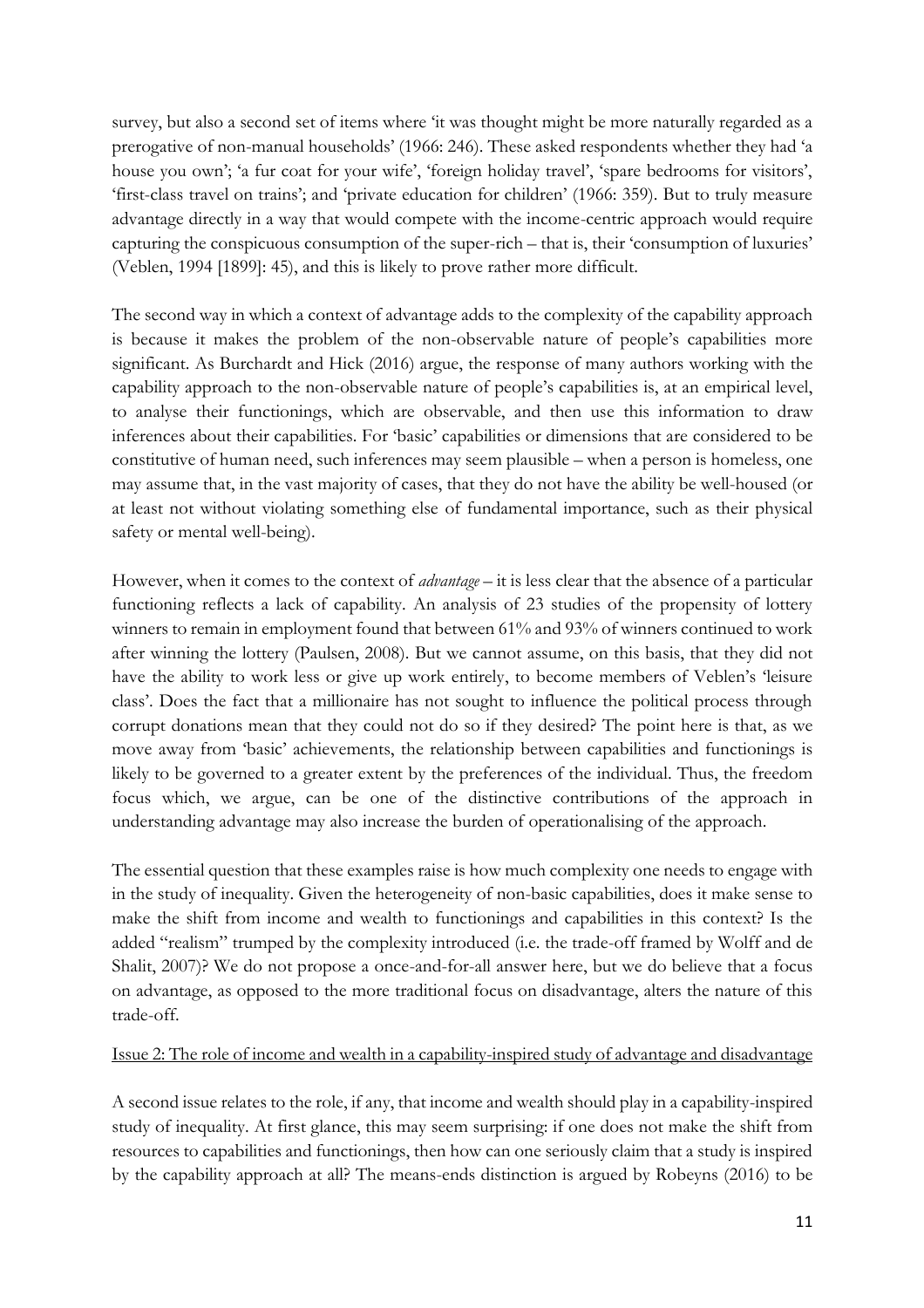one of the essential features of the capability approach and some key applications, such as the Multidimensional Poverty Index (Alkire and Santos, 2010), employ direct measures of living standards rather than relying on income proxies.

In order to understand the choice between resources and capabilities more clearly, we believe it is important to distinguish between *conceptualisation* and *measurement* of (dis)advantage. In the capability literature the resources-capabilities-utility choice is often discussed as one concerning the 'evaluative space' (Robeyns, 2016: 407). For example, Sen (1993: 33) has argued that:

'the approach does not attach direct – as opposed to derivative – importance to the *means* of living or *means* of freedom (e.g. real income, wealth, opulence, primary goods, or resources), as some other approaches do. These variables are not part of the evaluative space, though they can indirectly influence the evaluation through their effects on the variables included in that space' [emphases in original, subscript is ours].

But when one speaks of the 'evaluative space', does this refer to conceptualisation or measurement, or both?

In terms of conceptualisation, we agree with Robeyns that any capability scholar will understand advantage and disadvantage in terms of what a person can do or be, and not in terms of the extent of their resources. A person's capabilities are what we, fundamentally, are concerned about.

However, the question of how to measure advantage and disadvantage is pragmatic and essentially *comparative.* Theory alone cannot select the type of measures we employ. As Jenkins (2011: 29) argues, deciding between competing measures of poverty 'is a matter of balancing principle and practice', and Robeyns (2017) herself proposes a measure based on (adjusted) income and wealth to define 'riches'. If there is a limitation of some capability scholarship, it is to treat questions of measurement as being, in essence, matters of principle, without paying sufficient attention to issues of practice.

Where income measures, imperfect as they are, represent better proxies of the underlying capabilities than the measures of functionings that we have at our disposal, then it is *not* a departure from the capability approach to measure advantage and disadvantage using income and wealth (or, at least, to focus on income and wealth as measures of economic inequality, alongside other measures of non-economic inequality)(see also Hick, 2016a). This is particularly the case if our interest is in 'advantage', when direct measures of advantage are largely absent or may be of poor quality.

While resource-centric approaches to measuring inequality may have their limitations in terms of capturing what people have rather than what they can do and be, they do have other advantages. One is that 'the informational content is high in the sense of being able to discriminate between individuals to a fine degree' (Jenkins, 2011: 26). If the concentration of resources at the top end of the income distribution *matters* (for example, a growing concentration income held by the top 1%) then it poses a challenge for those who have a preference for direct measurement of people's functionings to identify sensitive measures that can capture this concentration and its effects.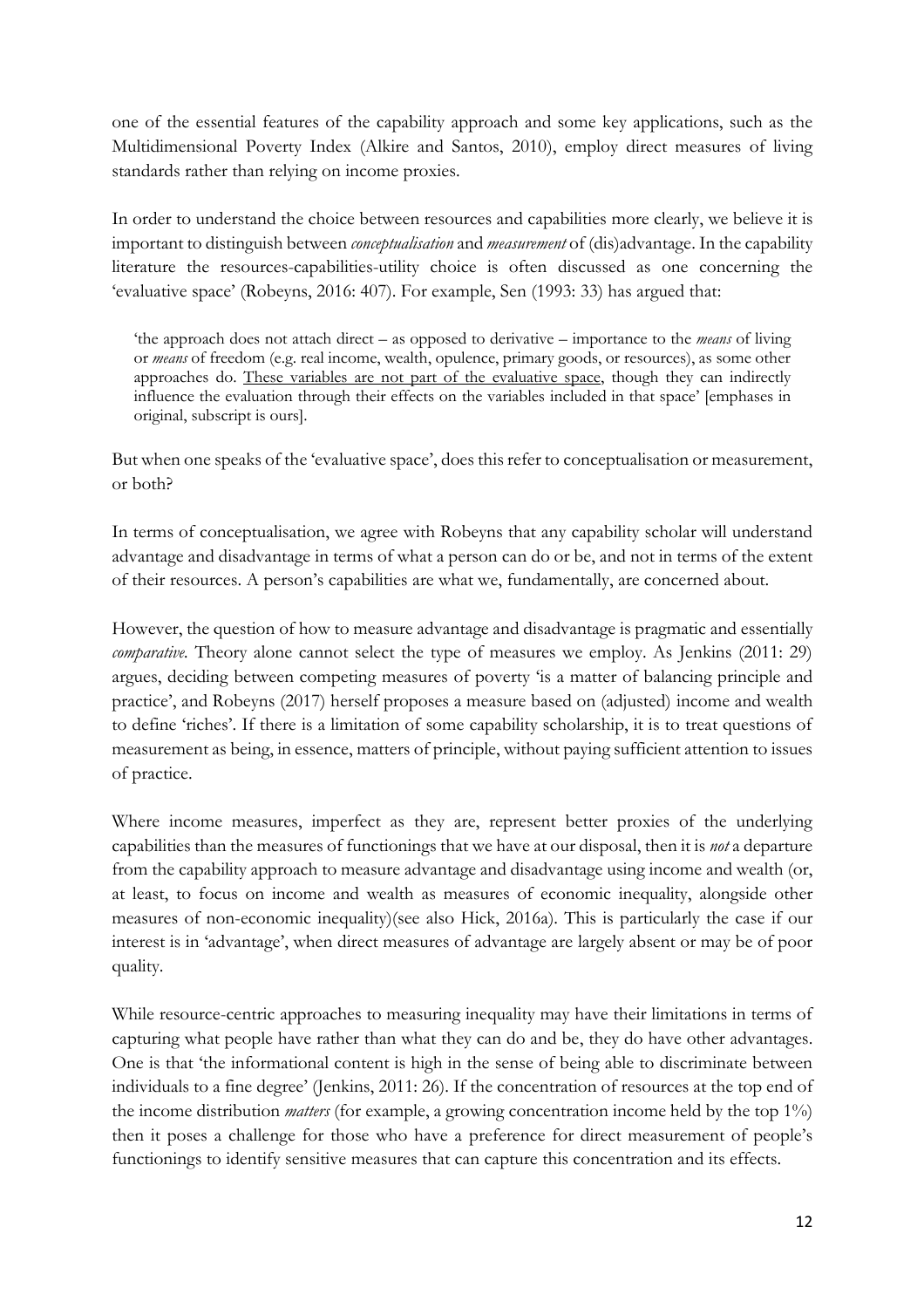Increasing concentrations of income and wealth at the top either will or will not lead to a widening inequality in what people can do or be (the former seems intuitively more likely to us). If it does not because, perhaps, the conversion rate between resources and functionings worsens (e.g. all income & wealth gains are swallowed by the costs of acquiring 'positional' goods), then this would be a finding of considerable importance and would confirm that the pursuit of wealth by those who are already rich is of questionable benefit, even to themselves. If, as seems more likely, the increasing concentration of wealth at the top *will* lead to increasing inequality of at least some capabilities, then we either need to continue to monitor income or wealth or we need a sufficiently sensitive set of measures to capture changes in capabilities at the top directly. The latter, we suggest, would pose an extremely demanding, and perhaps insurmountable, burden on measurement.

Again, to emphasise, this is fundamentally a comparative question and not one of principle alone. At present, it is far from clear to us that such measures exist, at least in a comprehensive form (i.e. beyond one or two stylised examples). It is important that in making a principled shift from focusing on people's resources to their capabilities, we do not select measures that are insensitive to real and meaningful changes in inequalities in society. The distinction between conceptualisation and measurement warrants greater discussion in the capability literature and using measures of income and wealth, provided they are analysed as proxies for underlying concepts of functioning and capability, is not precluded by the approach.

# Issue 3: There are things advantaged people do that are difficult to understand without reference to monetary resources

In considering the contribution that the capability approach might make to the study of distributional inequality, we have sought to identify some functionings that only advantaged people can achieve, and which are typical, or at least reflective, of the experience of being advantaged. This has led us to the conclusion that there are forms of advantage that are the subject of much public discussion and interest and which are difficult to capture other than through a resource metric. That is, it is not just that analysis of resources may be required because satisfactory direct alternatives may not exist, but may be positively necessary. For example, a wealthy person may engage in (illegal) tax evasion or (legal) tax avoidance. They may engage in conspicuous consumption, searching for the honour, or status, that is conferred through the possession of wealth (Veblen, 1994 [1899]: 17). They may gift substantial sums of money to their children, for example, thus seeking to pass on some of a family's accumulated advantages to the next generation. Inheritances typically conform to the Matthew principle  $-$  i.e. primarily benefitting the already advantaged (Szydlik, 2004). But to understand the significance of such activities in terms of their impact on inequality, we need to know the amounts involved. It matters if we are talking about  $\text{\emph{42,000}}$  or  $\text{\emph{42m}}$ , or some value in between – even though the reason why it matters is not the value itself but because of the potential effects on the sorts of lives that people can lead – i.e. people's capabilities. We cannot observe the capabilities with any degree of sensitivity or certainty, but we stand at least a sporting chance of observing and quantifying the flows of resources.

A second aspect of advantage that is difficult to understand without reference to resources is the acquisition of wealth more generally. While a person may not utilise all of their income to improve their standard of living (by making savings, for instance), an implicit assumption by non-capability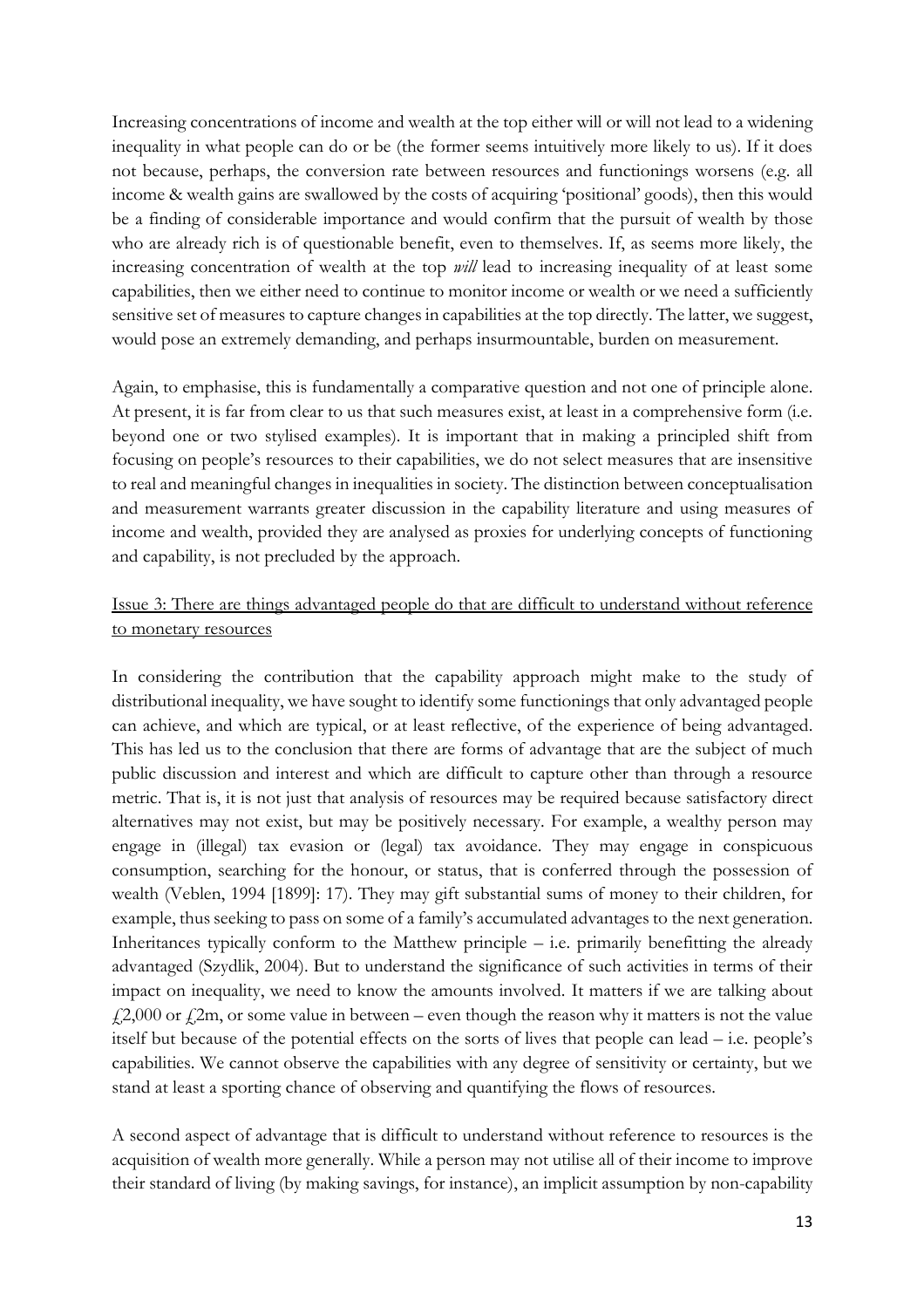scholars in contexts of *disadvantage* is that income acts as a reasonable proxy for standard of living. Where this proxy is believed to be flawed, some analysts, especially in developing countries, employ measures of consumption instead of income (see Jenkins, 2011: 26-30 for a discussion).

However, in a context of *advantage*, a person may hold substantial wealth, and while this wealth might expand a person's capability set dramatically (e.g. by enabling new functionings if they were to choose them, or by weakening the trade-offs between functionings), it may, in the short term, have a limited impact on their achieved functionings. Indeed, where wealth is not acquired for reasons of status or for immediate consumption, it is typically to increase a person's capabilities at some point in the (sometimes distant) future. And yet, it is difficult to capture these enlarged capability sets by drawing inferences from information about people's functionings, which has been the primary measurement approach adopted in empirical applications of the capability approach in the field of poverty analysis (see also Hick and Burchardt, 2016).

# **Conclusion**

Inequality has acquired a newfound prominence in academic and political debate. The primary focus of recent scholarship on inequality has been on *economic* advantage and disadvantage and, in particular, the study of inequalities in income and wealth. In this paper we have sought to address two challenges - the first, to examine what a capability-inspired study of distributional inequality might look like and what it could contribute; and the second, to explore whether shifting our focus from poverty to inequality raises new issues for the capability approach, or casts a new light on some more familiar debates within the literature.

We have argued that the multi-dimensional focus of the capability approach can provide new insights into distributional inequality. There is value in understanding not only the disparities between functioning poverty rates for different groups which has hitherto been the focus of much empirical work in the capability approach, but also the full distribution of achievement within any given valued dimension. The 'stretch' of the overall distribution of a functioning such as 'learning' varies across place and time in ways that are not fully captured by measures based on resources, because 'means' are translated into valuable ends at different rates for different people, at all points in the distribution, not just at the bottom. Moreover, the concentration of advantages across dimensions also varies: an aspect of inequality that is unobserved where the focus is on a single metric such as income. The multi-dimensionality of the capability approach is therefore crucial, but so too is its emphasis on the possession and lack of freedoms. Advantage often consists in power over other people, and that power can be effective (through implicit threat) even when not translated into action: it is a form of freedom. So if we are to examine the full spectrum from disadvantage to advantage, and to make progress in undestanding the dynamic between them, the capability approach offers the right conceptual apparatus.

However, we have argued that applying the capability approach to understand advantage is likely to add yet further complexity to an already complex approach, because of the greater difficulty in identifying important dimensions in contexts of advantage, and because of the reduced capacity to draw inferences about people's capabilities on the basis of their observed functionings at the top of the distribution. Second, we have argued that while the means-end distinction and the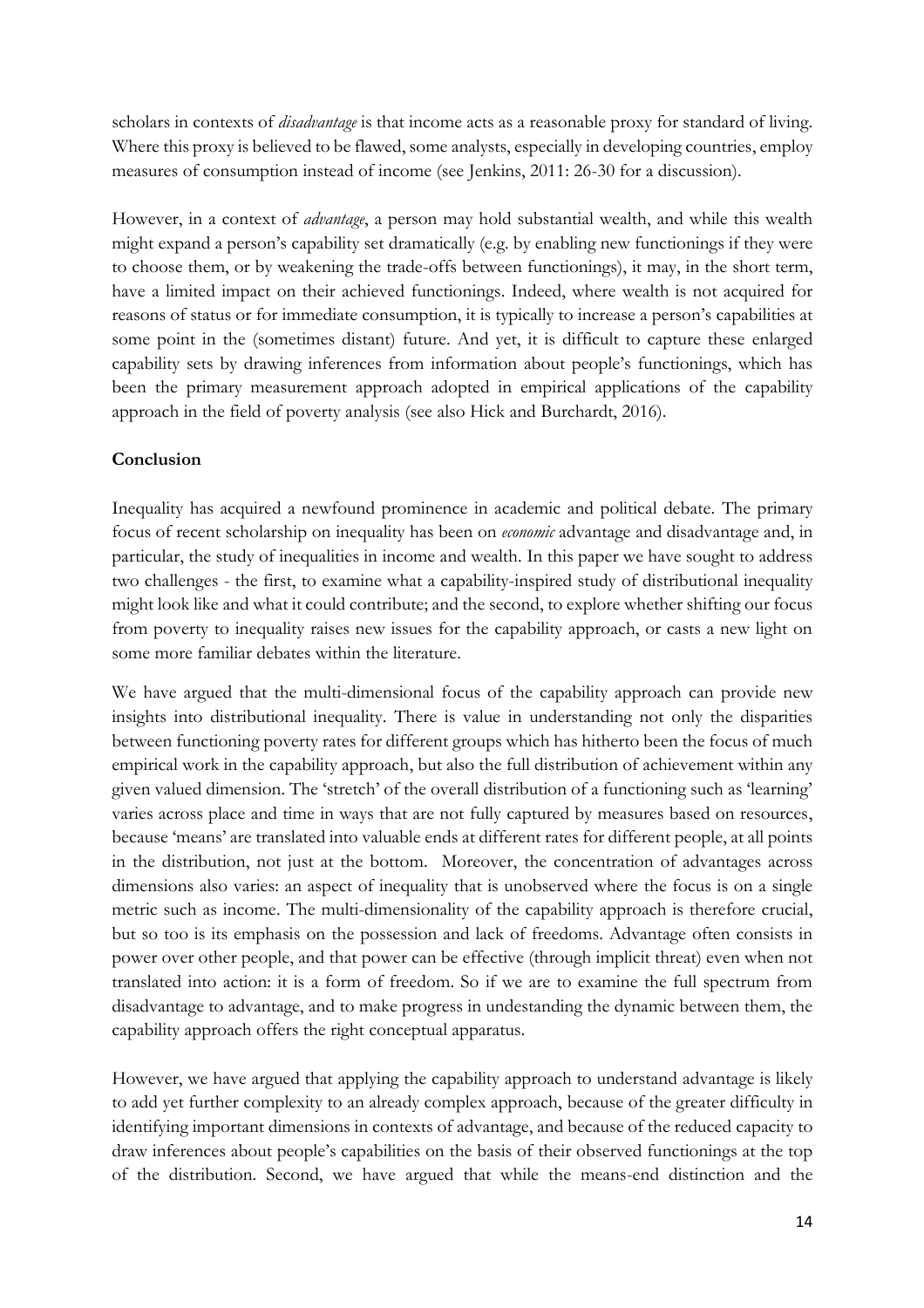prioritisation of capabilities and functionings as the conceptual space is a key principle of the approach, the selection of *measures* to examine inequality empirically must be guided as much by practical concerns as by principles. This has implications in terms of how we understand the 'essence' of the capability approach, and the role of monetary resources within it. Finally, we have argued that there are some beings and doings that are important in understanding advantage that are hard to understand without reference to resources, such as tax avoidance or evasion, or inheritance. The scale of these practices, in terms of their monetary value, is critical. Taken together, these concerns lead us to conclude that income and wealth must be retained as measures of economic inequality, but supplemented by measures of achievements and power in other dimensions as well.

We recommend a stronger and clearer distinction between concepts and measures. Capability inequality is a more appropriate and potentially revealing conceptual apparatus that opens up new terrain for enquiry, but economic resources are likely to remain a crucial metric for understanding distributional inequality for the forseeable future.

#### **Acknowledgements**

We are very grateful to Flavio Comim, Hartley Dean, Enrica Chiappero Martinetti, David Piachaud, Polly Vizard, participants at the Cambridge Capabilities Conference in 2016, two reviewers and the editor for comments and discussion on the ideas in this paper.

#### **References**

Aaberge, R. and Brandolini, A. (2015) "Multidimensional Poverty and Inequality", in Atkinson, A. B. and Bourguignon, F. (eds) *Handbook of Income Distribution,* Volume 2, pp 141–216.

Alkire, S. (2010), 'Human development: definitions, critiques and related concepts: background paper for the 2010 Human Development Report', Oxford, Oxford Poverty and Human Development Initiative.

Alkire, S. and Santos, M.E. (2014) "Measuring Acute Poverty in the Developing World: Robustness and Scope of the Multidimensional Poverty Index", World Development, 59: 251-274.

Alkire, S. and Santos, M.E. (2010), 'Acute multidimensional poverty: A new index for developing countries', OPHI Working Paper No. 38, Oxford, OPHI.

Atkinson, A.B. (2015), *Inequality: What can be done?*, London, Harvard University Press.

Bavetta, S. (2004), "Measuring freedom of choice: an alternative view of a recent literature", Social Choice and Welfare, 22 (1): 29-48.

Bourguignon, F. (2015), *The Globalisation of Inequality*, Oxford, Princeton University Press.

Burchardt, T. and Hick, R. (2016), 'The capability approach to advantage and disadvantage', in Dean, H. and Platt, L. (eds), *Social Advantages and Disadvantage*, Oxford, Oxford University Press.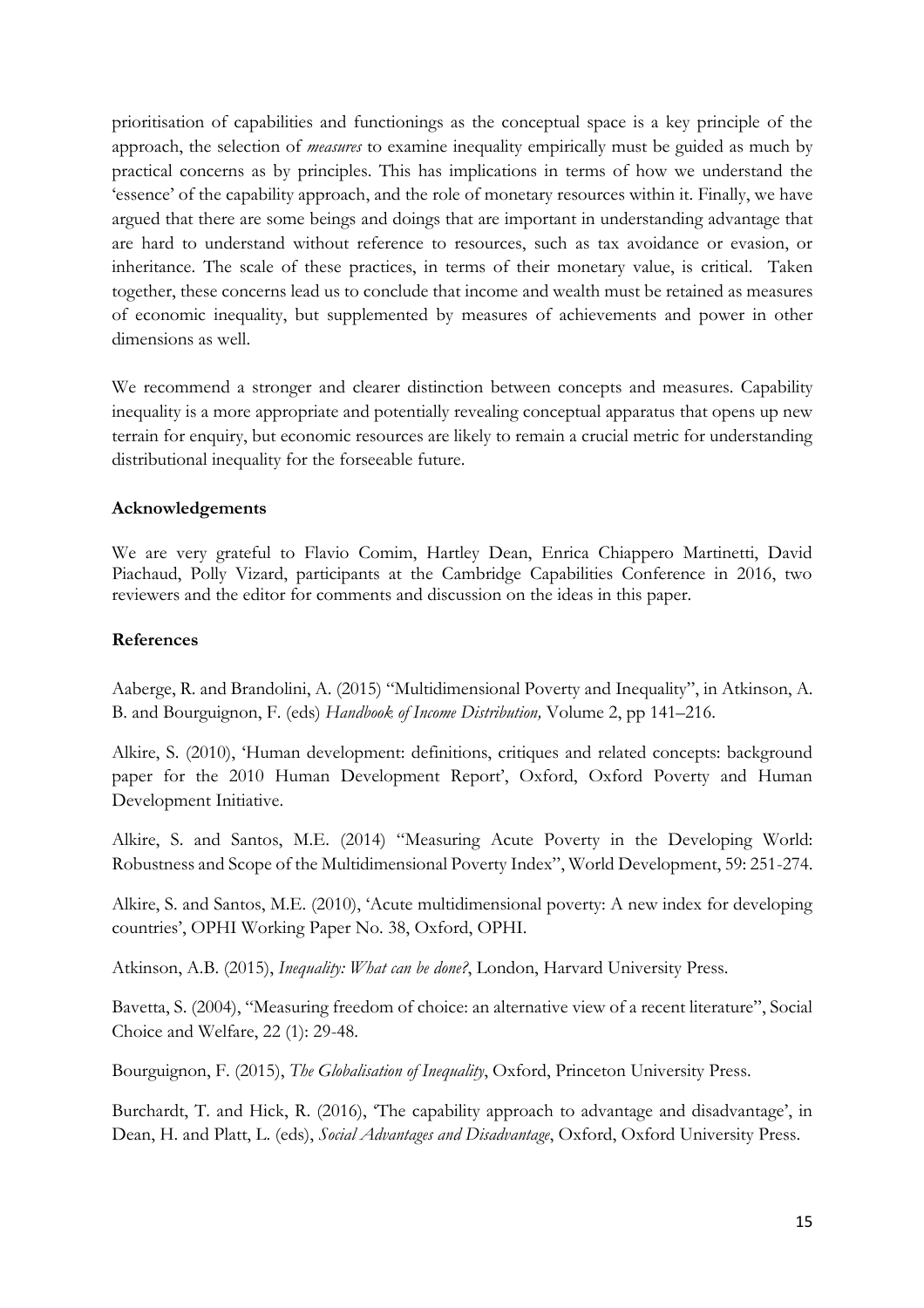Chiappero Martinetti, E. and Roche, J.M. (2009), "Operationalisation of the Capability Approach, from Theory to Practice: A Review of Techniques and Empirical Applications", in Chiappero Martinetti (ed.), *Debating Global Society. Reach and Limits of the Capability Approach,* Milan: Fondazione Giangiacomo Feltrinelli.

Davison, A. (2016), 'The luxury of nature: the environmental consequences of super-rich lives', *Handbook on Wealth and the Super-rich*, Cheltenham, Edward Elgar.

Dean, H. (2009), 'Critiquing capabilities: the distractions of a beguiling concept', *Critical Social Policy,* 29, 2, pp. 261-278.

Ferreira, F. and Gignoux, J. (2014)" The Measurement of Educational Inequality: Achievement and Opportunity", *World Bank Economic Review*, Volume 28, Issue 2, Pages 210–246.

Hick, R. (2016a), 'Between income and material deprivation in the UK: in search of conversion factors', *Journal of Human Development and Capabilities*, 17, 1, pp. 35-54.

Hick, R. (2016b), 'Material poverty and multiple deprivation in the UK: The distinctiveness of multidimensional assessment', *Journal of Public Policy*, 36, 1, pp. 277 – 308.

Hick, R. and Burchardt, T. (2016), 'Capability deprivation', in Brady, D. and Burton, L.M. (eds), *The Oxford Handbook of the Social Sciences of Poverty*, Oxford, Oxford University Press.

Jenkins, S. (2011), *Changing Fortunes: Income mobility and poverty dynamics in Britain*, Oxford, OUP.

Jenkins, S. (2016), 'The income distribution in the UK: A picture of advantage and disadvantage', in Dean, H. and Platt, L. (eds), *Social Advantage and Disadvantage*, Oxford, Oxford University Press.

Jones, P. and Sugden, R. (1982), "Evaluating choice", International Review of Law and Economics, 1982 (2): 47-65

Kant, I. (1907) *Fundamental Principles of the Metaphysics of Ethics*, translated by T K Abbott, 3<sup>rd</sup> edn, London: Longmans

Krishnakumar, J. (2014) "Quantitative methods for the capability approach", in UNESCO (ed) *Encylopedia of Life Support Systems.*

Marmot, M. (2005) "The social determinants of health", *Lancet* 365: 1099–104

McFarlane, C. (2014), "The everywhere of sanitation: violence, oppression and the body", openIndia, [https://www.opendemocracy.net/openindia/colin-mcfarlane/everywhere-of](https://www.opendemocracy.net/openindia/colin-mcfarlane/everywhere-of-sanitation-violence-oppression-and-body)[sanitation-violence-oppression-and-body](https://www.opendemocracy.net/openindia/colin-mcfarlane/everywhere-of-sanitation-violence-oppression-and-body) (accessed 9th August 2017).

Milanovic, B. (2011), *The Haves and the Have-Nots: A brief and idiosyncratic history of global inequality*, London, Basic Books.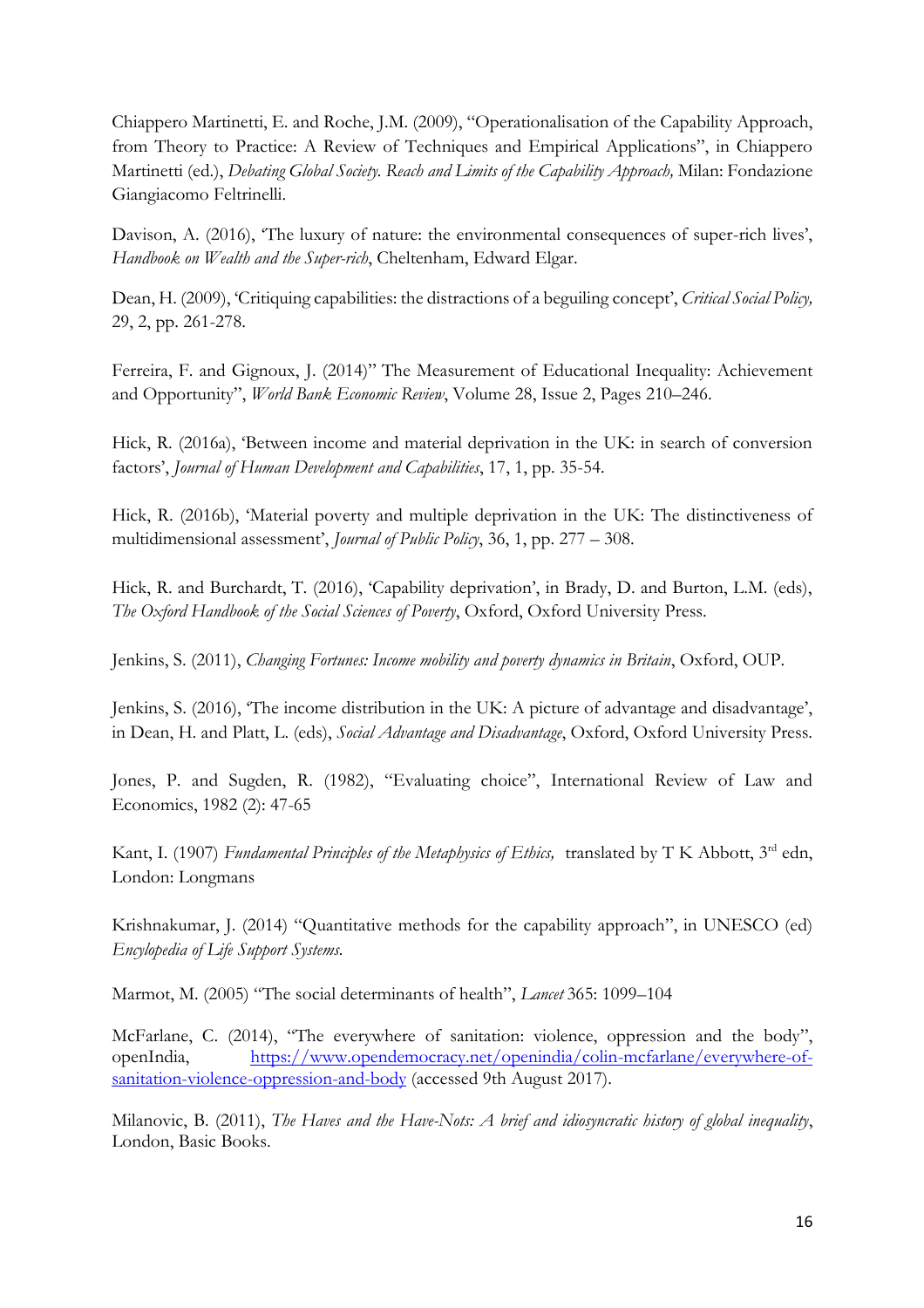Mosse, D. (2010). "A relational approach to durable poverty: poverty, inequality and power." *Journal of Development Studies*, 46(7): 1156-1178.

Paulsen, R. (2008). Economically forced to work: A critical reconsideration of the lottery question. *Basic Income Studies*, *3*(2), pp 1-20.

Piketty, T. (2013), *Capital in the Twenty-First Century*, London, Belknap Press.

Ringen, S. (1988). Direct and indirect measures of poverty. *Journal of social policy*, *17*(3), 351-365.

Robeyns, I. (2003) "Sen's capability approach and gender inequality: selecting relevant capabilities", Feminist Economics, 9 (2-3): 61-92

Robeyns, I. (2016), 'Capabilitarianism', *Journal of Human Development and Capabilities*, 17, 3, pp. 397- 414.

Robeyns, I. (2017) 'Having too much', in J. Knight and M. Schwartzberg (eds) *Wealth.* New York University Press.

Rowlingson, K (2011) *Does income inequality cause health and social problems?* Joseph Rowntree Foundation. [https://www.jrf.org.uk/sites/default/files/jrf/migrated/files/Rowlingson-Income](https://www.jrf.org.uk/sites/default/files/jrf/migrated/files/Rowlingson-Income-eBook.pdf)[eBook.pdf](https://www.jrf.org.uk/sites/default/files/jrf/migrated/files/Rowlingson-Income-eBook.pdf)

Runciman, W. G. (1966). *Relative deprivation*  $\mathcal{C}^*$  *social justice: Study attitudes social inequality in 20th century England*, London, Penguin.

Salverda, W., Nolan, B., Checchi, D., Marx, I., McKnight, A., Toth, I.G. and van de Werfhorst, H. (2014), *Changing Inequalities in Rich Countries: Analytical and Comparative Perspectives*, Oxford, Oxford University Press.

Sen, A. (1993), 'Capability and well-being', in Nussbaum, M.C. and Sen, A. (eds), *The Quality of Life*, Oxford, OUP.

Sen, A. (2009), *The Idea of Justice*, London, Allen Lane.

Sen, A. (2012) "Foreword", in D. Elson, S. Fukuda-Parr and P. Vizard (eds) *Human Rights and the Capabilities Approach: an interdisciplinary dialogue*. London: Routlegde, pp xi-xviii.

Stigltiz, J. (2013) *The Price of Inequality*. London, Penguin.

Szydlik, M. (2004), 'Inheritance and inequality: Theoretical reasoning and empirical evidence', *European Sociological Review*, 20, 1, pp. 31 – 45.

UNDP (2015), *Human Development Report 2015: Work for Human Development*, New York, UNDP.

van Hees, M. and Wissenberg, M. (1999), "Freedom and opportunity", *Political Studies*, 47: 67-82

Veblen, T. (1994 [1899]), *The Theory of the Leisure Class*, Dover Publications, New York.

Wilkinson, R. and Pickett, K. (2009), *The Spirit Level: Why equality is better for everyone'*, Penguin, London.